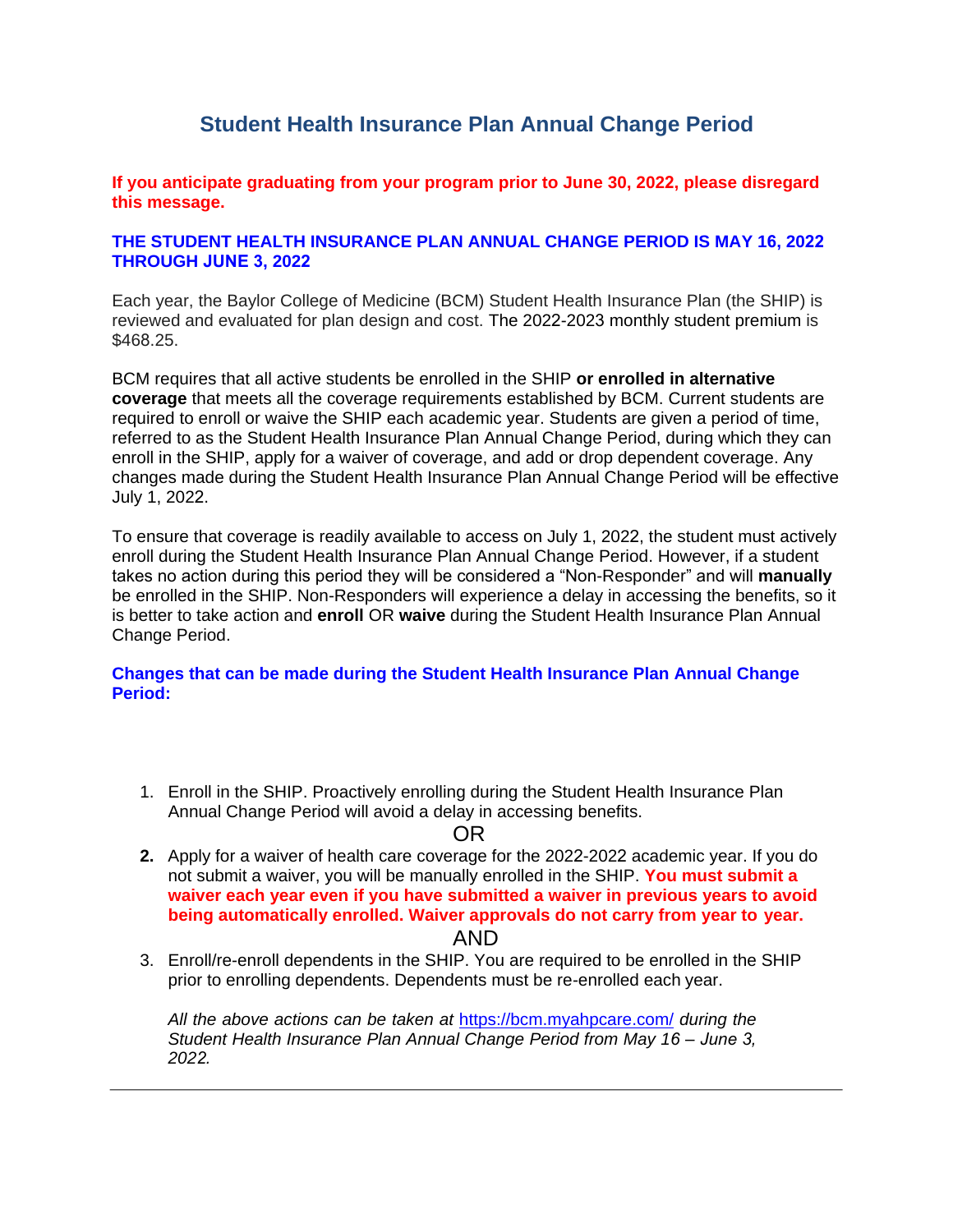### **PLEASE READ ALL THE Q&As BELOW TO CLARIFY THE ENROLLMENT AND WAIVER PROCESS.**

## **ENROLLING IN THE BCM STUDENT HEALTH INSURANCE PLAN**

### **Q: How do I enroll for coverage?**

A:

- □ Go to https://bcm.myahpcare.com/waiver
- Select the "Waiver" tab
- Select the "Click Here to Waive or Enroll" link
- □ Your 6-digit BCM ID with 2 leading zeros is your Login. Your date of birth in MMDDYYYY format will be your initial password
- Select "Sign In"
- Select the green "Enroll" button to enroll
- $\Box$  Fill out all required information and click submit

#### **Q: How many times can I enter the Academic HealthPlans (AHP) enrollment/waiver site during the Student Health Insurance Plan Annual Change Period?** A:

**Only one enrollment transaction is permitted through the online enrollment process**. Although an individual may enter and exit the system multiple times, only one final enrollment submission is allowed. Students who find it necessary to make a change in enrollment after they click SUBMIT should contact AHP at **1-855-856-4117.**

### **Q: When is coverage effective for the 2022-2023 academic**

**year?** A:

 $\Box$  Elections made during the Student Health Insurance Plan Annual Change Period are effective July 1, 2022. If you do not proactively enroll coverage will not be available for verification on July 1, 2022.

### **Q: Will I receive a new ID card for the 2022-2022 academic**

**year?** A:

 $\Box$  If you are newly enrolled under the Student Health Insurance Plan, you will receive an ID card. You will not receive an ID card if you were previously enrolled and can continue to use your current card. If you need a replacement or duplicate card, please contact AHP directly.

## **ELIGIBILITY**

#### **Q: Who is eligible for coverage under the BCM Student Health Insurance Plan (the SHIP)?** A: Dependents eligible for coverage include:

- All individuals enrolled in a BCM Academic Program are enrolled automatically after July 1, 2022 if they have not actively enrolled or submitted a waiver of coverage. A covered student may add the following eligible dependents:
	- o Spouse or domestic partner
	- o Dependent child(ren) through age 25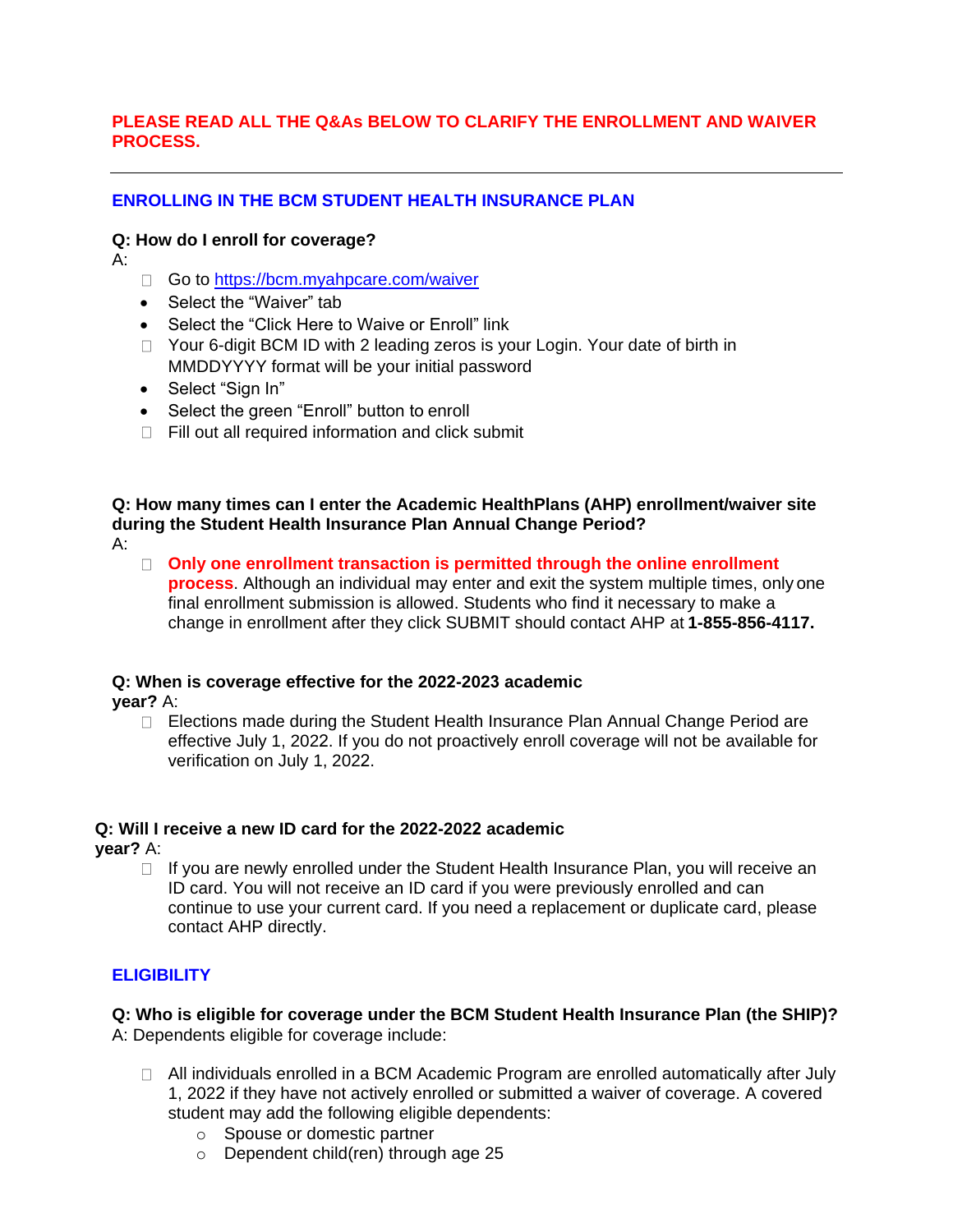## **ENROLLING DEPENDENTS IN THE BCM STUDENT HEALTH INSURANCE PLAN (SHIP)**

#### **Q: I am not covering any dependents; do I need to re-enroll each year?**

- A:
- $\Box$  Yes, we recommend all students who want to be covered under the SHIP proactively enroll during the Student Health Insurance Plan Annual Change Period. This will allow you to access your benefits effective July 1, 2022 with no delays.

#### **Q: Do I need to re-enroll my dependents if they are currently covered?** A:

- 
- □ Yes, students currently covering dependents **must re-enroll** themselves first. At the end of the enrollment transaction, you can elect to cover dependents for the upcoming academic year using AHP online enrollment portal during the Student Health Insurance Plan Annual Change Period. If dependents are not re-enrolled during the Student Health Insurance Plan Annual Change Period, coverage will end effective June 30, 2022.

## **ABOUT THE STUDENT HEALTH INSURANCE PLAN (SHIP)**

### **Q: Are there any changes to the BCM Student Health Insurance Plan for the upcoming academic year?**

 $A$ :

□ The monthly premium for the SHIP has increased from \$467.25 to \$468.25 for the 2022-2023 academic year.

There has been a change to the prescription drug formulary. This change impacts approximately 43 drugs and offers cost alternative options to treat and/or manage the same symptoms or conditions.

## **COST OF COVERAGE**

### **Q: What is the cost of coverage?**

A:

| <b>Coverage Level</b>                                                  | <b>Monthly Premium</b><br>(Includes Medical and Dental) |  |
|------------------------------------------------------------------------|---------------------------------------------------------|--|
| <b>Student Only</b>                                                    | \$468.25                                                |  |
| <b>Student &amp; Spouse/Domestic Partner</b>                           | \$936.50                                                |  |
| <b>Student &amp; One Child</b>                                         | \$914.58                                                |  |
| <b>Student &amp; 2 or More Children</b>                                | \$1,360.91                                              |  |
| <b>Student &amp; Spouse/Domestic Partner</b><br>& One Child            | \$1,382.83                                              |  |
| <b>Student &amp; Spouse/Domestic Partner</b><br>& Two or More Children | \$1,829.16                                              |  |

**\*Note the student has to be enrolled in the Student Health Insurance Plan to be able to enroll any dependents. Monthly premiums for dependent coverage must be made by a credit card/debit card (Visa, MasterCard, Discover or American Express).**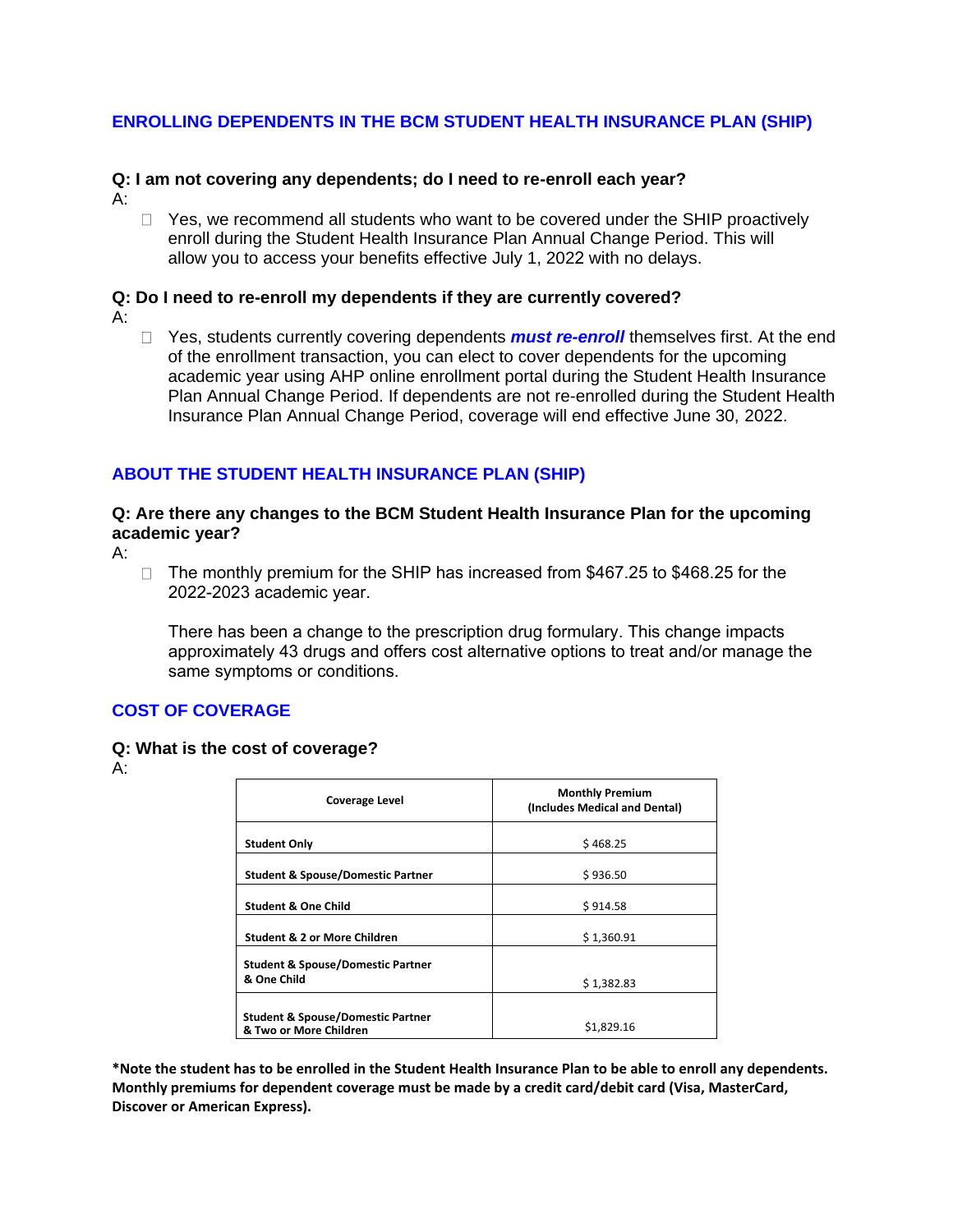## **ADDING OR DROPPING DEPENDENT COVERAGE DURING THE ACADEMIC YEAR (QUALIFYING EVENTS)**

## **Q: What is a Qualifying Event?**

A:

- Qualifying Events include, but are not limited to:
- $\Box$  Loss of coverage for any reason
- □ Birth/Adoption of a child
- Marriage
- Divorce
- $\Box$  Spouse job change (where coverage is lost or gained)

## **Q: What if I experience a Qualifying Event during the year?**

 $A$ :

 You have 31 days from the date of the Qualifying Event to notify the HR – Benefits Office to make a change to the your individual coverage. To change your dependent coverage, notify AHP directly at 1-855-856-4117 or by visiting the website https://bcm.myahpcare.com/

## **COVERAGE WHILE ON AN APPROVED LEAVE OF ABSENCE**

#### **Q: Can I continue my coverage when I am on an approved Leave of Absence?** A:

 $\Box$  If on an approved leave of absence, you may voluntarily continue coverage up to a maximum of 12 months.

### **Q: How do I elect to continue my coverage while on Leave of Absence?**

A:

• Students have 31 days from the effective date of leave to contact the HR – Benefits office and elect to continue health coverage by completing the Student Continuation for Insurance while on Leave of Absence form and submit payment for the first month of leave. After which all payments must be made on the  $1<sup>st</sup>$  of each month by credit card, mail or in person. Please note, mailed payments must be postmarked by the 1st of the month to not be considered late.

### **Q: What should I do if I am on a Leave of Absence during the Student Health Insurance Plan Annual Change Period?**

A:  $\Box$  If you are on an approved Leave of Absence, and have continued your coverage you may apply for an application of waiver, enroll, or add or drop dependents during the Student Health Insurance Plan Annual Change Period through https://bcm.myahpcare.com/

## **Q: How will I receive emails about the Student Health Insurance Plan Annual Change Period while I am on a Leave of Absence?**

A:

 You will continue to receive emails through your BCM email address. *It is your responsibility to monitor your BCM email accounts during the Student Health Insurance Plan Annual Change Period and respond accordingly.* Please contact the HR – Benefits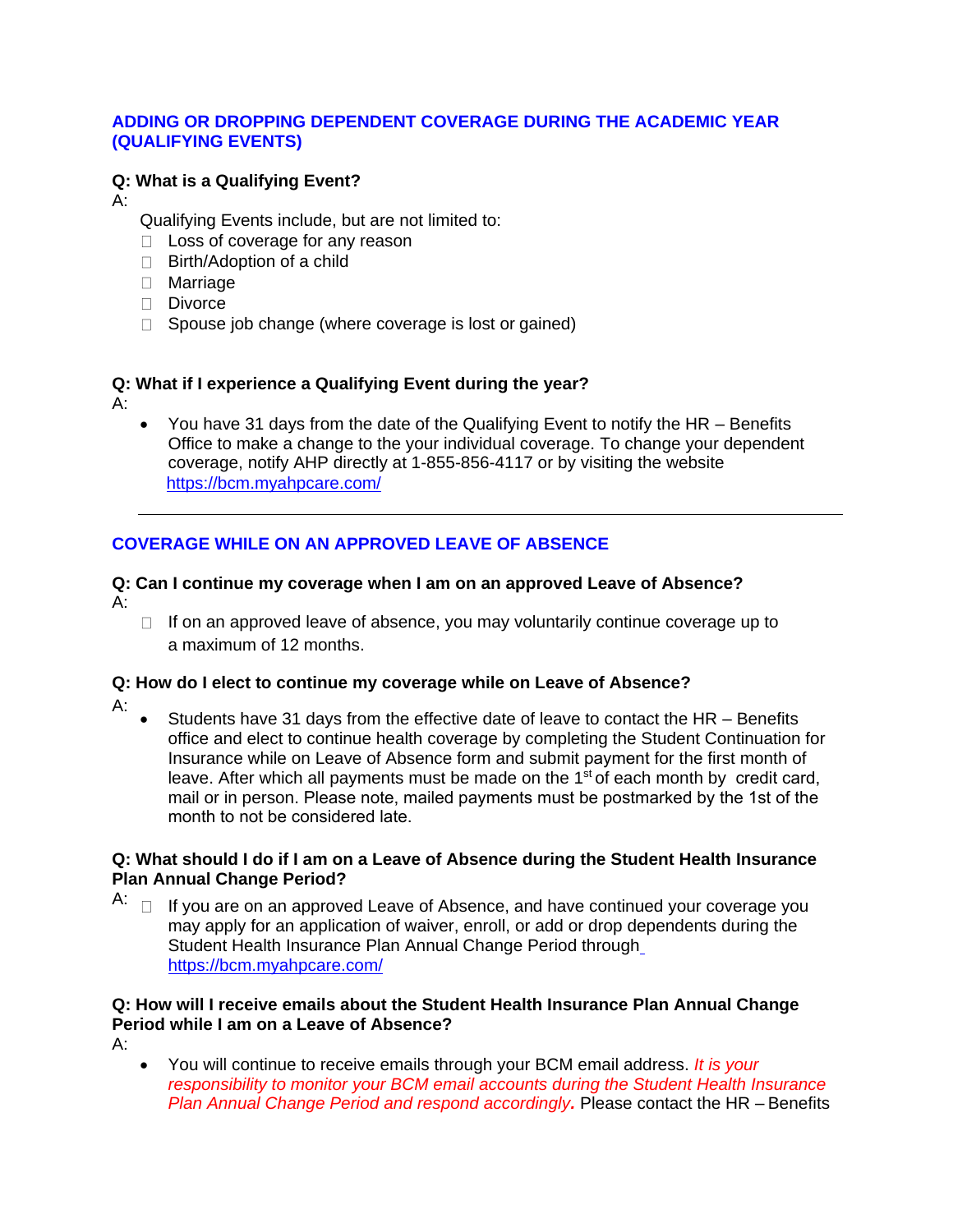Office if there are any questions concerning coverage while on an approved leave of absence.

## **WAIVER OF PARTICIPATION IN THE BCM SHIP FOR STUDENTS**

### **Q: What criteria must my alternative insurance meet to be able to waive the SHIP?**  $A$ :

To waive coverage in the SHIP for the 2022-2023 academic year, you must have and maintain alternative coverage that meets all the criteria below:

- 1. Plan provides in-network coverage in the greater Houston metropolitan area (unless you are a Distance Education Student, then your plan must provide in-network coverage in the area in which you reside).
- 2. Plan does not provide emergency-only coverage.
- 3. Individual annual out-of-pocket maximum of \$8,700 or less. This dollar amount is subject to update for the 2022 calendar year to align with ACA guidelines.
- 4. Plan meets minimum value standard of 60 percent, meaning that it has at least bronze medal status under the Affordable Care Act and is ACA compliant. Short Term Medical and Grandfathered ACA plans may not meet these criteria.
- 5. Plan provides coverage for prescription drugs (prescription discount cards will not be accepted as coverage)

## **Q: Do I have to apply for a waiver each year?**

- A:
- $\Box$  Yes, you must apply for a waiver during the Student Health Insurance Plan Annual Change Period each year. Waivers are approved for **one academic year only**.

## **Q: What happens if I take no action during the Student Health Insurance Plan Annual Change Period?**

- A:
- $\Box$  If you take no action during the Student Health Insurance Plan Annual Change Period, you will be manually enrolled in the SHIP and the appropriate premiums will be charged to your personal account by Student Account Services. If you do not proactively enroll, coverage may not be available for verification on July 1, 2022.
- $\Box$  No adjustments will be made to premiums applied to personal accounts when alternative coverage information is submitted and a waiver of coverage is approved after Student Health Insurance Plan Annual Change Period ends.

## **Q: What happens if I lose or have a change in my alternative coverage during the year?** A:

 If you have a loss or change of coverage in the alternate insurance, you are required to enroll in the SHIP or obtain another alternate coverage that meets all the BCM waiver criteria. It is your responsibility to notify the BCM HR – Benefits Office within 31 days of the loss or change in coverage under the alternate insurance.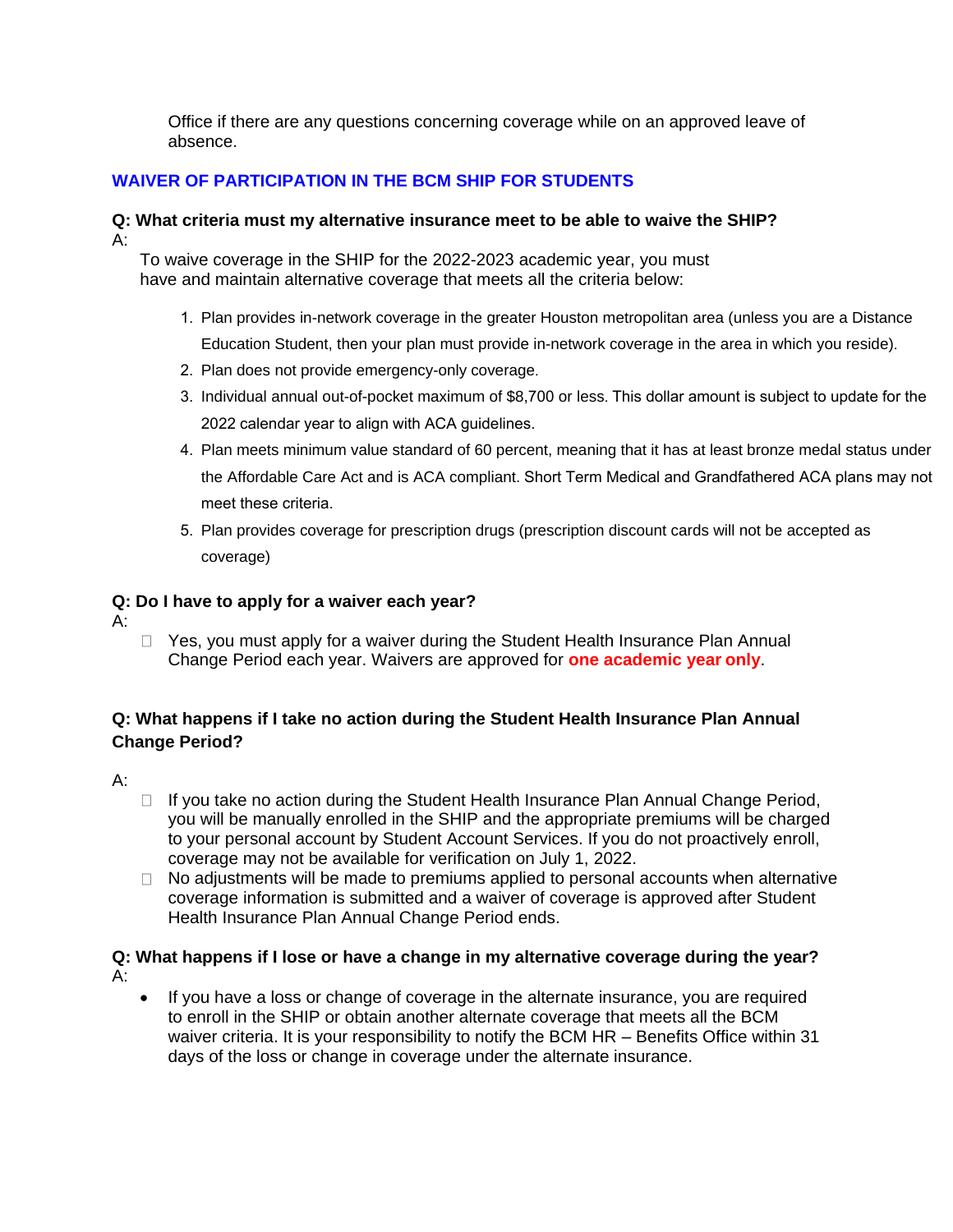## **APPLYING FOR A WAIVER OF COVERAGE**

### **Q: How do I apply for a waiver of coverage?**

A:

- Go to https://bcm.myahpcare.com/waiver
- Select the "Waiver" tab
- Select the "Click Here to Waive or Enroll" link
- □ Your 6-digit BCM ID with 2 leading zeros is your Login. Your date of birth in MMDDYYYY format will be your initial password
- Select "Sign In"
- Select the red "Waive" button to waive
- $\Box$  Fill out all required information and click submit

Note: All waivers are reviewed by AHP based upon the criteria BCM has set. If a waiver fails, the waiver is referred to BCM for review and final determination.

*Disclaimer: It is important that all students review and understand that waiver submissions will be audited by BCM, AHP and/or their contractors or representatives. You will be required to provide coverage documents and/or other records demonstrating that you meet BCM's requirements for waiving the BCM SHIP. By submitting the waiver application, you agree that your alternate insurance plan will be contacted for confirmation that you have coverage for the applicable policy year and it meets Baylor College of Medicine waiver requirements. If you do not understand any part of the waiver application process, you are encouraged to contact AHP at 1-855-856-4117. Please note: By submitting the BCM Health Care Online Waiver of Coverage Application, students are releasing BCM of any financial liability regarding incurred charges relating to any health care services for the period of time during which the waiver is in effect.*

## **WAIVER OF COVERAGE APPLICATION DECISION**

### **Q: What happens after I submit my waiver?**

A:

- $\Box$  Your waiver information will be verified (audited) with your insurance company.
- $\Box$  You will be provided immediate notification that your waiver application has been submitted for review.
- $\Box$  You will be notified at your BCM email of the outcome (approval/denial) of your waiver application within two weeks.
- The HR Benefits Office, reviews any failed waivers.
- $\Box$  If your alternate insurance plan cannot be verified or does not meet the requirements established by BCM, you will be notified at your BCM email address and asked to provide additional documentation. This needs to be done within the time frame referenced in the email.